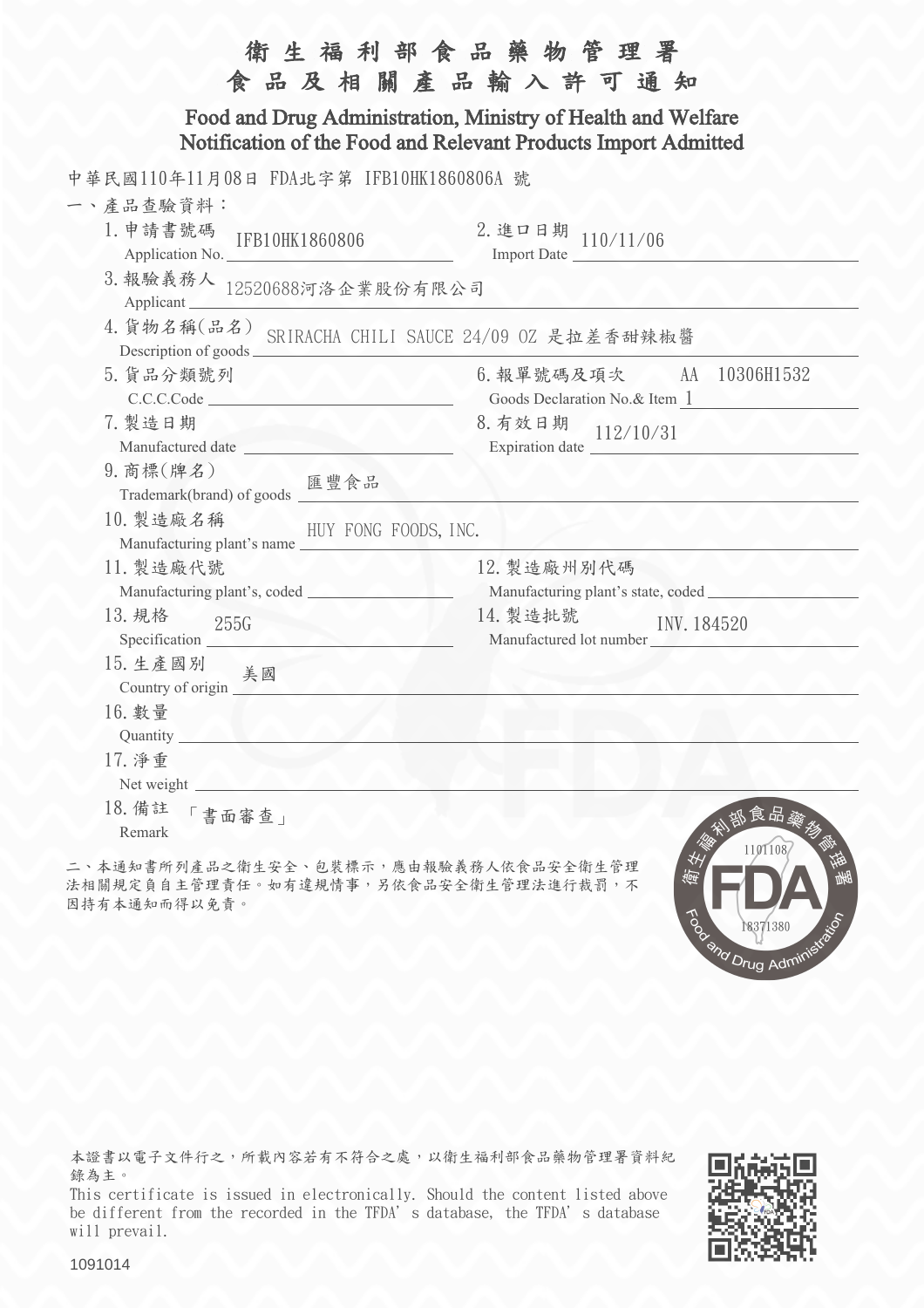|                                                                                                                                                                                                                  | 衛生福利部食品藥物管理署<br>食品及相關產品輸入許可通知                                                                           |  |
|------------------------------------------------------------------------------------------------------------------------------------------------------------------------------------------------------------------|---------------------------------------------------------------------------------------------------------|--|
| Food and Drug Administration, Ministry of Health and Welfare<br>Notification of the Food and Relevant Products Import Admitted                                                                                   |                                                                                                         |  |
| 中華民國110年11月08日 FDA北字第 IFB10HK1860908A 號<br>一、產品查驗資料:<br>1. 申請書號碼<br>IFB10HK1860908<br>Application No.<br>3. 報驗義務人 12520688河洛企業股份有限公司<br>Applicant_<br>4. 貨物名稱(品名) SRIRACHA CHILI SAUCE 12/17 0Z 是拉差香甜辣椒醬         | 2. 進口日期 $110/11/06$<br>Import Date                                                                      |  |
| Description of goods $\frac{3}{2}$<br>5. 貨品分類號列<br>C.C.C.Code<br>7. 製造日期<br>Manufactured date Manufactured date<br>9. 商標(牌名)<br>匯豐食品<br>Trademark(brand) of goods __<br>10. 製造廠名稱                                | 6. 報單號碼及項次 AA 10306H1532<br>Goods Declaration No.& Item 2<br>8. 有效日期<br>112/10/31                       |  |
| HUY FONG FOODS, INC.<br>Manufacturing plant's name<br>11. 製造廠代號<br>13. 規格<br>481G<br>Specification<br>15. 生產國別<br>美國<br>Country of origin <b>Country</b><br>16. 數量<br>Quantity<br>17. 净重<br>Net weight<br>18. 備註 | 12. 製造廠州別代碼<br>Manufacturing plant's state, coded<br>14. 製造批號<br>INV. 184520<br>Manufactured lot number |  |
| 「書面審查」<br>Remark                                                                                                                                                                                                 | 食品藥<br>1101108                                                                                          |  |

二、本通知書所列產品之衛生安全、包裝標示,應由報驗義務人依食品安全衛生管理 法相關規定負自主管理責任。如有違規情事,另依食品安全衛生管理法進行裁罰,不 因持有本通知而得以免責。

本證書以電子文件行之,所載內容若有不符合之處,以衛生福利部食品藥物管理署資料紀 錄為主。

This certificate is issued in electronically. Should the content listed above be different from the recorded in the TFDA's database, the TFDA's database will prevail.



To or 18871334